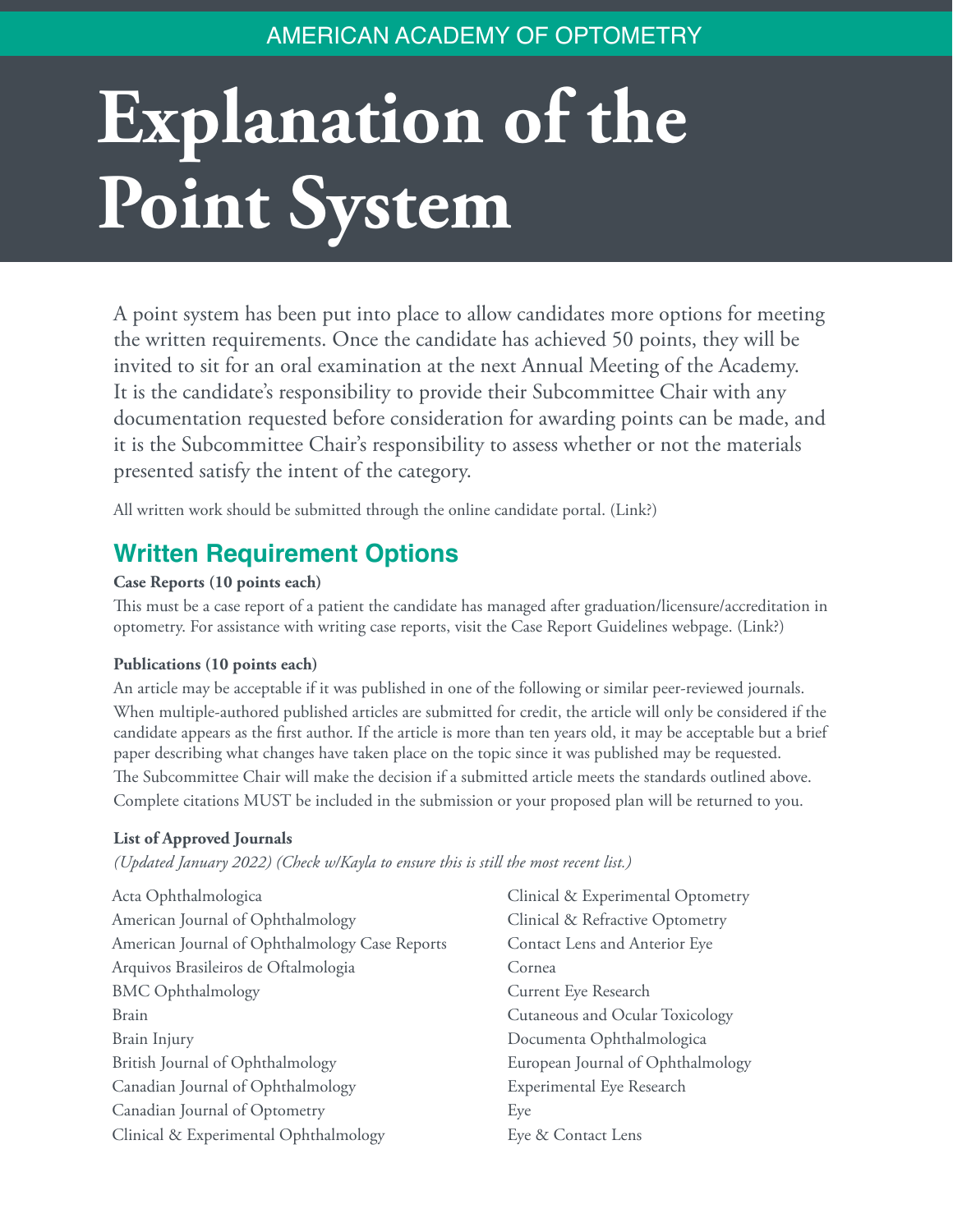Frontiers in Neuroscience Journal Français D'Ophtalmologie Gerontologist Graefes Archive for Clin and Exp Ophthalmol Indian Journal of Ophthalmology International Ophthalmology Investigative Ophthalmology and Visual Science JAMA Ophthalmology Japanese Journal of Ophthalmology Journal of AAPOS Journal of American Geriatrics Society Journal of Cataract and Refractive Surgery Journal of Contact Lens Research and Science Journal of Current Ophthalmology Journal of Dry Eye Disease and Ocular Surface Disease Journal of Glaucoma Journal of Neuro-Ophthalmology Journal of Ocular Pharmacology and Therapeutics Journal of Optometry Journal of Pediatric Ophthalmology & Strabismus Journal of Refractive Surgery Journal of Vision Journal of Visual Impairment and Blindness Klin Monatsbl Augenheilkd The Lancet Molecular Vision

Neuro-Ophthalmology Ocular Immunology and Inflammation Ocular Surface Ophthalmic and Physiologic Optics Ophthalmic Epidemiology Ophthalmic Genetics Ophthalmic Plastic Reconstructive Surgery Ophthalmic Research Ophthalmic Surgery Lasers & Imaging Retina Der Ophthalmologe Ophthalmologica Ophthalmology Optometric Education Optometry and Vision Science Optometry & Visual Performance PLOS One Progress in Retinal and Eye Research Retina, the Journal of Retinal and Vitreous Diseases Spektrum Der Augenheilkunde Survey of Ophthalmology Translational Vision Science & Technology (TVST) Vision Development and Rehabilitation Vision Research Visual Neuroscience

# **Posters and Papers (10 points each)**

A poster or paper presentation (e.g. clinical case report, research investigation) written after graduation/ licensure/accreditation in optometry will be considered, including periods of time when the candidate was a resident. Presentations made at the Residents Day Program of the Academy meeting may be accepted for points as well.

Candidates for AAO Fellowship can submit posters and papers from the organizations/meetings listed below. Please note that the Admittance Committee will still review each document submitted and make the final decision on approval of points. You MUST be the first author listed on the poster or paper for the work to be considered.

- American Academy of Optometry (AAO)
- Association for Research in Vision and Ophthalmology (ARVO)
- American Optometric Association (AOA)
- Global Specialty Lens Symposium (GSLS) only able to accept from 2012 and forward
- College of Optometrists in Vision Development (COVD) only able to accept from 2014 and forward
- Heart of America (HOA) only able to accept from 2017 and forward
- Southeastern Educational Congress of Optometry (SECO) only able to accept from 2018 and forward
- Florida Chapter of the American Academy of Optometry only able to accept from 2021 and forward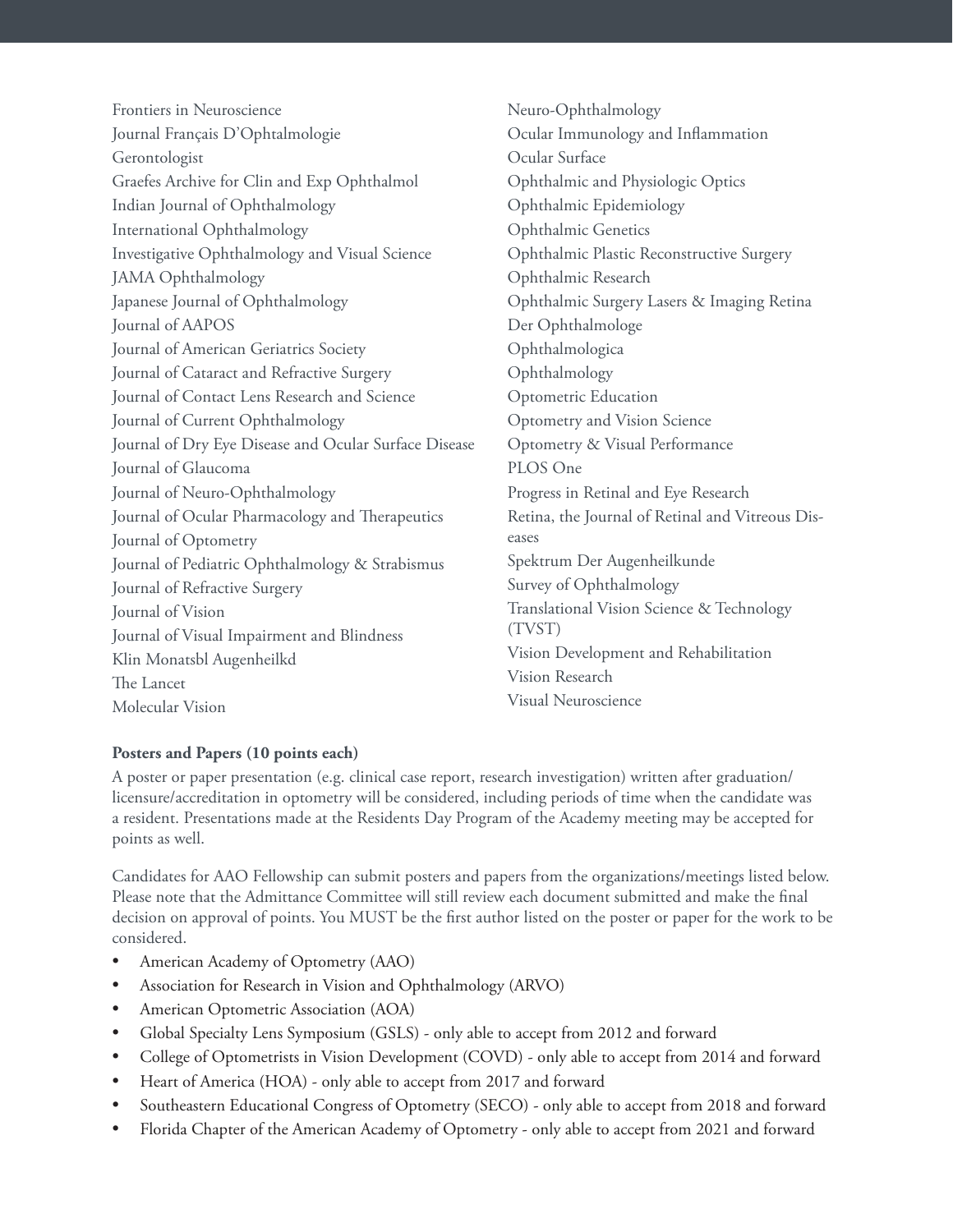To be eligible for points, the candidate must have been the presenting author and had the opportunity for interaction with attendees. For example, discussion with attendees in a poster session or responding to questions from the audience in a paper session. A candidate cannot use a paper/poster being presented at the same Academy meeting where he/she is sitting for the oral exam. A paper or poster more than ten years old might not be accepted.

All peer-reviewed materials (e.g. an abstract of the paper/poster) and an electronic copy/PDF of the paper and/or poster must be uploaded. The uploaded copy of the paper/poster needs to be readable with good resolution. If the text cannot be read, the paper/poster will not be accepted.

# **Academy Lecture (10 points each)**

A unique lecture given within the past ten years at an Annual or International meeting of the Academy may be accepted if the candidate was the sole presenter of a one-hour lecture or presented for at least one hour of a two-hour lecture. Grand rounds (Is this capitalized?) presentations do not count toward this requirement. Documentation of successful completion of the lecture with dates and location must be provided along with a description of the lecture.

#### **Residency of Other Graduate/Professional Degree (20 points maximum)**

The candidate must document completion of one residency program accredited by the Accreditation Council on Optometric Education or one post-baccalaureate degree other than an OD (e.g. MS, MPH, MEd, PhD) in a vision science-related curriculum affiliated with an accredited college or university.

Documentation of the successful completion of the program\* with dates of attendance and location must be uploaded along with a description of the scope of the program. Copies of any research reports, case reports, thesis, etc., completed within the program may be requested by the Subcommittee Chair.

\* The Residency certificate may be uploaded after the May 15 written work submission deadline in order to sit for the oral exam at the next Academy annual meeting. However, a letter from your direct residency supervisor indicating your status will be required for upload by the May 15 deadline. (Confirm date.)

# **Leadership Contribution (10 points maximum)**

While most candidates are in positions that inherently require leadership skills, points for leadership will only be awarded for activities at the national or state level outside of the scope of the candidate's regular compensated position. Leadership points will only be awarded for those candidates who can document a sustained record of highly significant contributions to the profession or vision science that resulted from the individual's leadership position.

Candidates with accomplishments that might make them eligible for leadership points should seek preliminary approval from the Subcommittee Chair by submitting the organization(s) served, dates of service, leadership position(s), and a statement outlining the significant contribution(s) to the profession.

After receiving preliminary approval from the Subcommittee Chair, the candidate must complete a 1,200 word essay demonstrating to the satisfaction of the committee that significant contributions to the profession or vision science resulted from the individual's leadership activities within the position.

#### **Professionally Related Book (20 points maximum)**

A book published in one or more of the following or similar types of professionally related books: Applied Science, Optometric Education, Optometric Management, Clinical Optometry, or other.

When multiple authored published books are submitted for credit, an explanation of the candidate's role in writing the book must be provided in order for the book to be considered. If the book is more than ten years old, it may be acceptable but a paper describing what changes have taken place on the topic since it was published may also be requested.